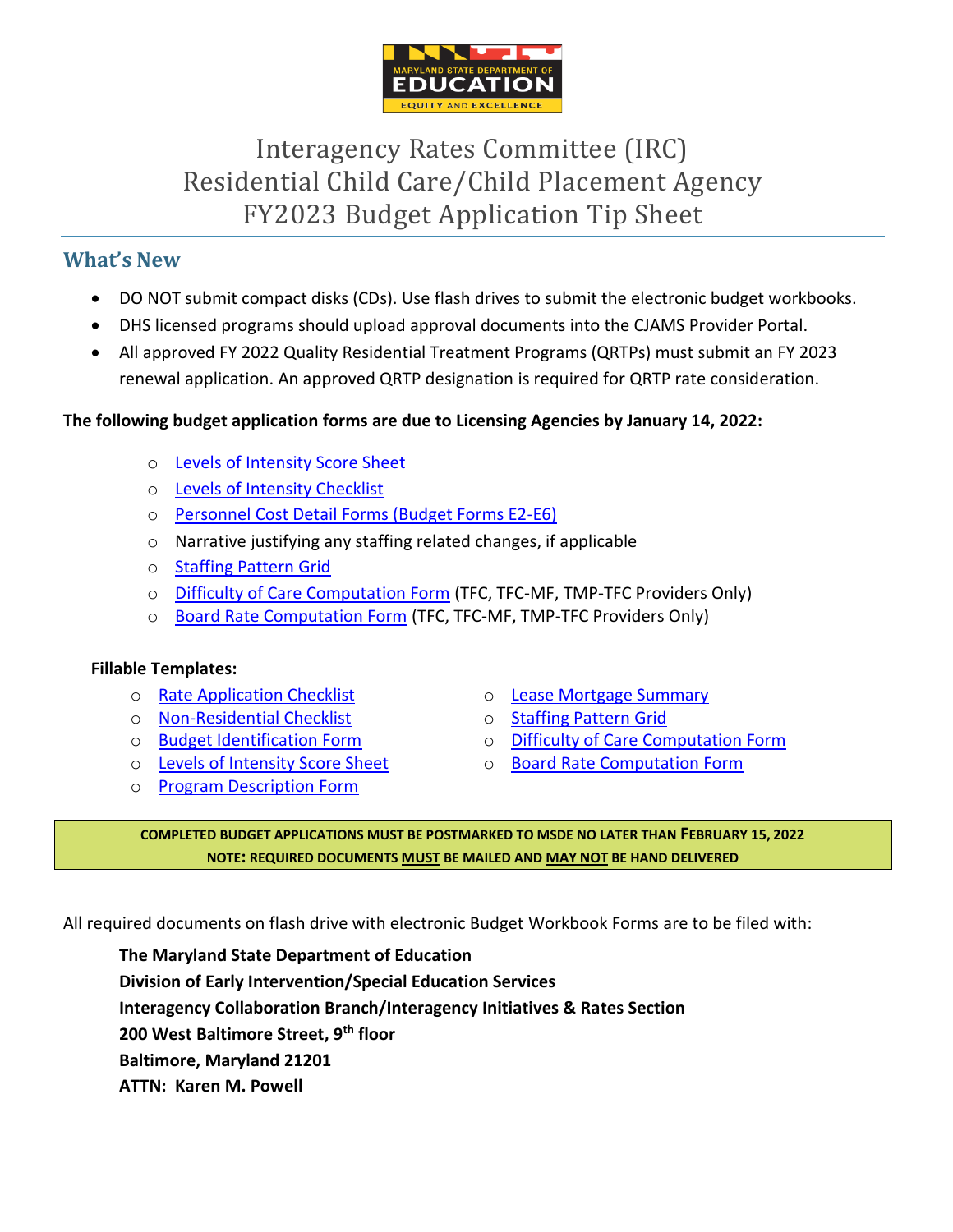# **Required Rate Application Documents to submit to MSDE**

- FY 2023 [Rate Application](https://marylandpublicschools.org/programs/Documents/Special-Ed/IRC/Form/FY2023RateApplicationChecklist.dotx) Checklist
- FY 2023 [Non-Residential Checklist](https://marylandpublicschools.org/programs/Documents/Special-Ed/IRC/Instruct/FY2023NRRateApplicationChecklist-Non-Residential%20Only.dotx) (NR Providers Only)
- [FY 2023 Budget Workbook Forms](https://marylandpublicschools.org/programs/Documents/Special-Ed/IRC/Form/FY2023-Budget-Workbook-Forms.xls?Web=1)
- [FY 2023 Budget Identification Form](https://marylandpublicschools.org/programs/Documents/Special-Ed/IRC/Form/FY2023BudgetIdentificationForm.dotx)
- APPROVED [FY 2023 Staffing Pattern Grid](https://marylandpublicschools.org/programs/Documents/Special-Ed/IRC/Form/FY2023StaffingPatternGrid.xls?Web=1)
- APPROVED [FY 2023 Levels of Intensity Score Sheet](https://marylandpublicschools.org/programs/Documents/Special-Ed/IRC/Instruct/FY2023LOIScoreSheet.dotx)
- APPROVED [Staffing Forms \(Personnel Cost Detail Budget Forms E2 through E6\)](https://marylandpublicschools.org/programs/Documents/Special-Ed/IRC/Form/FY2023-Budget-Workbook-Forms.xls?Web=1)
- Copy of the Current Child Care License, Accreditation or Certification for Residential or Non-Residential Education Program(s)
- Copy of appropriate most current state contract page(s)
	- o Child Placement Agencies o Non-Residential Programs

**INCLUDE CONTRACT COVER PAGE & ATTACHMENT A OR EBP CERTIFICATE.**

- [FY 2023 Lease/Mortgage Summary](https://marylandpublicschools.org/programs/Documents/Special-Ed/IRC/Form/FY2023LeaseMortgageSummary.xls?Web=1) and Supporting Documentation
- [FY 2023 Program Description Form](https://marylandpublicschools.org/programs/Documents/Special-Ed/IRC/Form/FY2023ProgramDescriptionForm.dotx)
- 2021 Audited Financial Statement
- APPROVED [FY 2023 Difficulty of Care Computation Form](https://marylandpublicschools.org/programs/Documents/Special-Ed/IRC/Form/FY2023TFCDifficultyCareComputationForm.dotx) (TFC, TFC-MF, TMP-TFC Providers Only)
- APPROVED [FY 2023 Board Rate Computation Form](https://marylandpublicschools.org/programs/Documents/Special-Ed/IRC/Form/FY2023TFCBoardRateComputationForm.dotx) (TFC, TFC-MF, TMP-TFC Providers Only)
- Written narrative as separate Word document to explain staffing changes and budget line item variances, if applicable

# **Filing Instructions**

- The postmark date will be used to confirm receipt of the rate application by the due date.
- Hand delivered budget applications WILL NOT be accepted at Maryland State Department of Education.
- If proof of receipt is needed, the program should send the budget via certified mail or delivery services that can provide proof of receipt.

**DO NOT INCLUDE ANY BINDER, PAPER CLIPS, OR FASTENED FOLDERS. NO SECTION DIVIDERS OR SECTION TABS NEEDED.**

# **Application for Rate Determinations**

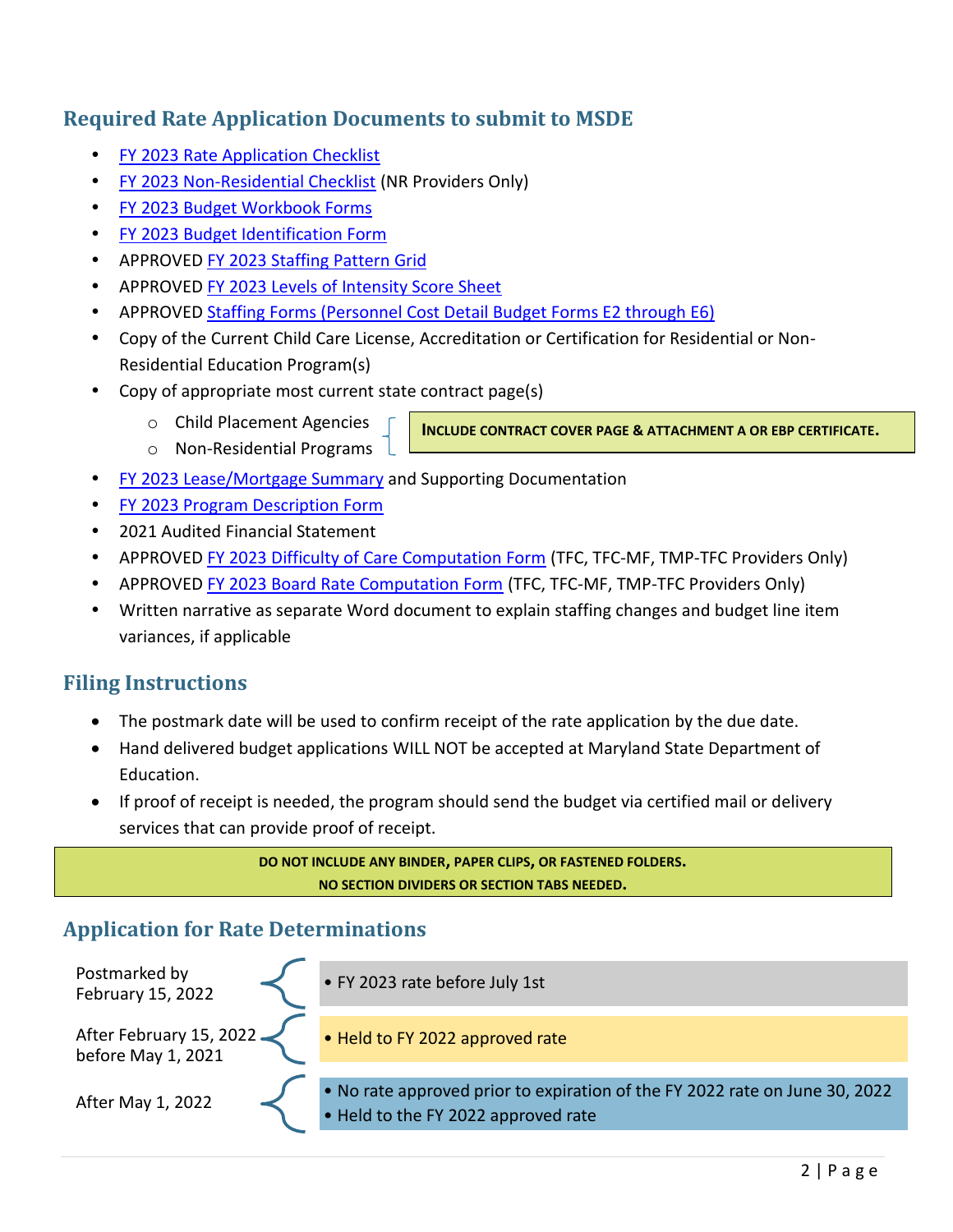# **Submission Requirements**

**DO NOT SEND PASSWORD PROTECTED DOCUMENTS.**

- Download the rate application forms and instructions from the [IRC Website.](https://marylandpublicschools.org/programs/Pages/Special-Education/IRC/index.aspx)
- The following documents must be signed and dated by the person authorized on behalf of the corporation for submission with the completed FY 2023 rate application:
	- o [Rate Application Checklist](https://marylandpublicschools.org/programs/Documents/Special-Ed/IRC/Form/FY2023RateApplicationChecklist.dotx)
	- o [Budget Identification Form](https://marylandpublicschools.org/programs/Documents/Special-Ed/IRC/Form/FY2023BudgetIdentificationForm.dotx)
	- o [Budget Application Form A](https://marylandpublicschools.org/programs/Documents/Special-Ed/IRC/Form/FY2023-Budget-Workbook-Forms.xls?Web=1)
- Use the Rate Application Checklist to verify submission of all the required documents.
- Include the email address and telephone number of the Budget Preparer or the appropriate authorized contact designated to discuss questions about the rate application package.
- Submit one (1) signed copy of the [Budget Workbook](https://marylandpublicschools.org/programs/Documents/Special-Ed/IRC/Form/FY2023-Budget-Workbook-Forms.xls?Web=1) Forms. Include an electronic copy of the Budget Workbook Forms in Excel 2007 format on a flash drive in a PC readable format. The Parent Organization and Program Name must be printed on the flash drive. **DO NOT INCLUDE A COMPACT DISK (CD).**

# **Key Things You Need to Know**

- Refer to the [FY 2023 Provider Instructions](https://marylandpublicschools.org/programs/Documents/Special-Ed/IRC/Instruct/FY2023ProviderInstructions.pdf) for completing the rate application.
- A program must have a current rate prior to Contract Award with Maryland State Agencies and Local Management Boards.

### Projected Average Daily Census (Minimum Requirements)

| <b>Residential Programs</b>     | 90% licensed capacity                                        |
|---------------------------------|--------------------------------------------------------------|
| <b>Shelters</b>                 | 85 % licensed capacity                                       |
| <b>Child Placement Agencies</b> | 90% current contract capacity                                |
| Non-Residential                 | 85% current contract capacity<br>unless otherwise instructed |

#### **NON-RESIDENTIAL PROGRAMS SHOULD CONSULT WITH DJS FOR GUIDANCE ABOUT PROGRAM OCCUPANCY.**

- Refer to **DHS Policy SSA 19-16 CW Guidelines for Foster Care Board Rate and Expenditures, for** guidance in completing the [Difficulty of Care Computation](https://marylandpublicschools.org/programs/Documents/Special-Ed/IRC/Form/FY2023TFCDifficultyCareComputationForm.dotx) and [Board Rate Computation Forms.](https://marylandpublicschools.org/programs/Documents/Special-Ed/IRC/Form/FY2023TFCBoardRateComputationForm.dotx)
- The [Levels of Intensity \(LOI\)](https://marylandpublicschools.org/programs/Documents/Special-Ed/IRC/Instruct/FY2023LOIScoreSheet.dotx) and [Staffing Pattern Grid](https://marylandpublicschools.org/programs/Documents/Special-Ed/IRC/Form/FY2023StaffingPatternGrid.xls?Web=1) must be approved by the program's state licensing agency. All documents requiring approval must be received by the appropriate licensing agency no later than **January 14, 2022**. The approval shall be in the form of the representative's dated signature on the page(s) of the budget.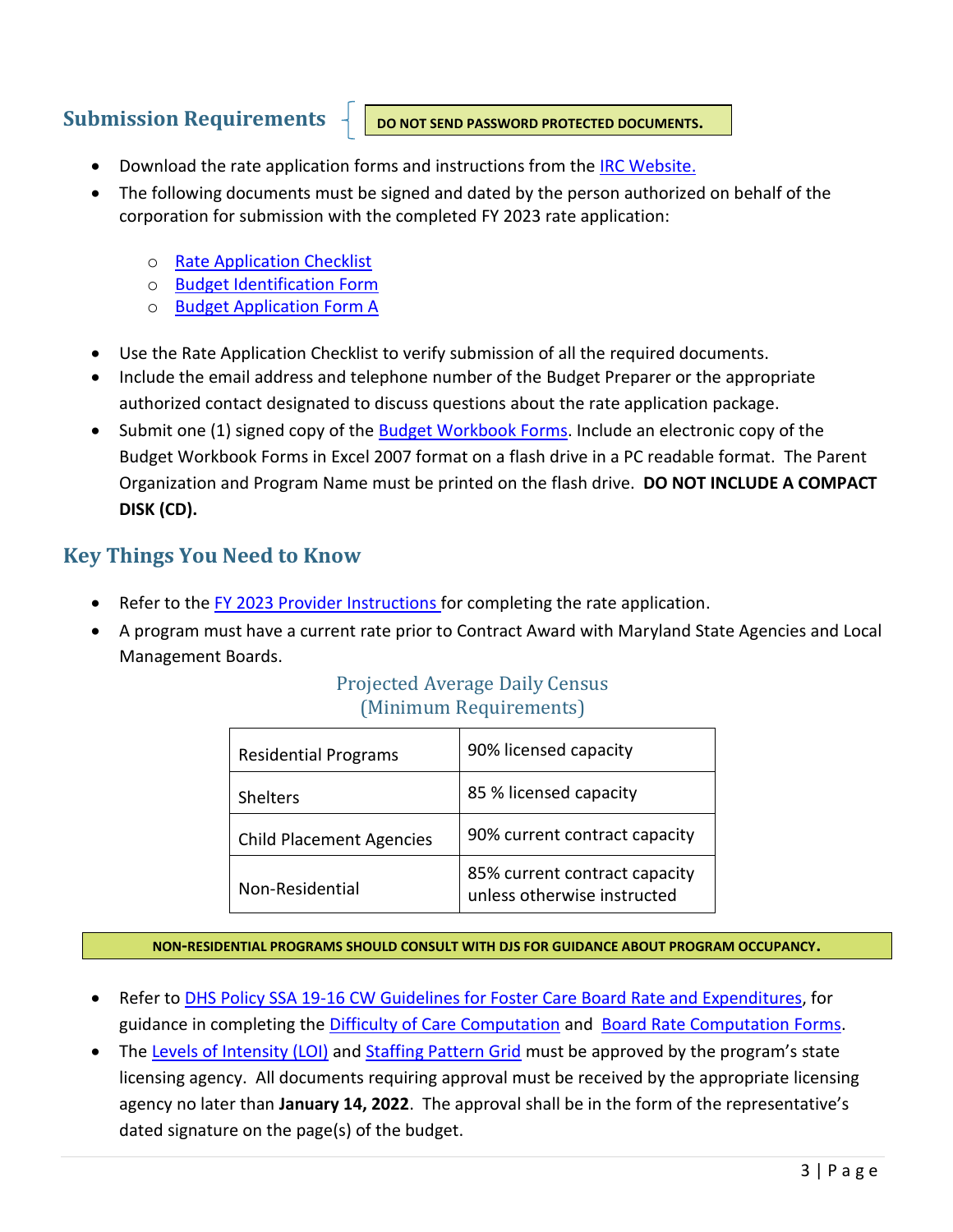#### **BUDGET APPLICATIONS SHOULD BE SUBMITTED TO REFLECT THE ACTUAL ANTICIPATED COSTS.**

### **Position Numbering Schedule**

- Each person employed as a salaried staff or consultant/contractor must be listed on Forms E-2 through E-6 using the unique control number. Refer to the [Provider Instructions \(Pages 13-19\).](https://marylandpublicschools.org/programs/Documents/Special-Ed/IRC/Instruct/FY2023ProviderInstructions.pdf)
- Ranges for same position title will not be accepted to ensure that budgets accurately reflect the number of staff necessary to operate the programs.
- Expanded Budget Workbook Forms are available if the program budget has more than 40 positions in any of the personnel categories. Contact the Rate Section to request the Expanded Budget Workbook Forms.
- Refer to [FY 2023 Cost Guidelines \(Pages 12-15\)](https://marylandpublicschools.org/programs/Documents/Special-Ed/IRC/Instruct/FY2023CostGuidelines.pdf) for recommended salaries for staff.

**ONLY INCLUDE "S" OR "C" IN COLUMN 7 FOR FY 2023 EXPENSES.**

### **Order to Complete Budget Forms**



- **Form B-1 Column 3, Line 01a: Fees from Government Agencies** 
	- o Enter the amount from Form C, Line 5 Allowable Cost.
- **Form B-2: Approved FY 2022 Allowable Net Expenses:** 
	- $\circ$  The approved FY 2022 annual rate times the projected FY 2023 census should match the total entered in Column 2.
	- $\circ$  Do not cut and paste the FY 2022 Column 3 projected expenses into the FY 2023 Column 2 approved expenses.
	- o Column 2 should reflect the expenses based on the FY 2022 approved rate not the request.

**THE IRC WILL NOT RETURN A REVISED BUDGET TO REFLECT THE APPROVED FY 2022 RATE.**

**THE PROGRAM SHOULD UPDATE THE COLUMN TO REFLECT DIFFERENCE BETWEEN THE FY 2022 REQUEST & APPROVED RATE.**

#### • **Form C: Census**

- o Enter the census on which the program budget is based on Line 6 Projected Average Daily Census FY 2023.
- o Enter the census on the program budget for the previous year was based on Line 10 Average Daily Census for Calendar Year 2021.
- $\circ$  Line 6 should not be less than the Line 10 without a written explanation for the change.
- **Form C: Current Rates**
	- o Please remember to refer to your current Rate Letter.

**PROVIDERS DO NOT NEED TO INCLUDE COPY OF THE CURRENT RATE LETTER REFER TO THE APPROVED RATE AND CATEGORY ON THE FY 2022 RATE LETTER**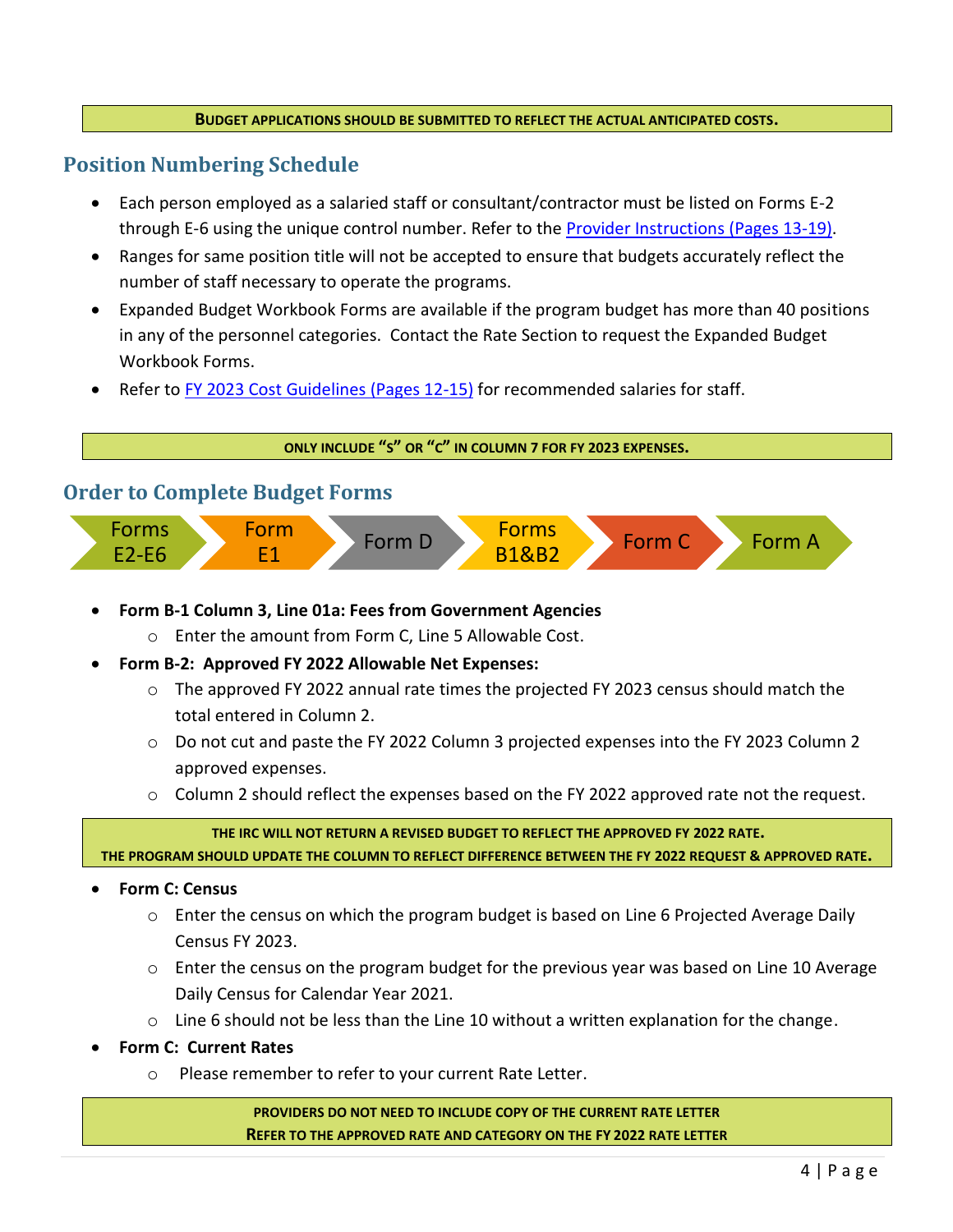#### **Form C: Billable Days:**

 $\circ$  This does not mean calendar days. Use the combined total of the number of days each youth was in care and the subsequent number of days the agency billed for services.

#### • **Form A: Capacity:**

- o *Residential Programs* must enter the actual number of beds for which the program is licensed and attach one copy of the license issued to each facility/location.
- o *Child Placement Agency Programs* & *Non-Residential Programs* must enter the most current contract capacity and attach a copy of the contract rate appendices that show the current rate and capacity.
- o Capacity needs to be consistent on supplement rate application forms.

#### **THE "CAPACITY" ENTERED ON BUDGET FORM A, SECTION II: CENSUS INFORMATION WILL BE THE "CAPACITY" THAT APPEARS ON THE RATE LETTER**

# **Budget Justification**

- Include a Word document to explain any income (Form B-1) or expenses (Form B-2) that changes by \$1,000 (increase or decrease) and/or 4% (increase or decrease) from the FY 2022 Actual Budget and FY 2023 Projected Budget. DO NOT add a tab to the workbook or enter text in any of the cells to explain the variance.
- The omission of the budget justification for the variance is a common error returned for corrections. Attach a written explanation for any expense that changes by \$1,000 (increase or decrease) AND/OR 4% (increase or decrease) from the previous year.
- A written explanation for any staffing changes and lease mortgage special circumstances must also be outlined in this document.
- Form B-2, any expenses listed on Line 5 (Contracted Services) and/or Line 28 (Other), must include an itemized explanation.
- DO NOT add additional spreadsheets to explain the budget or add text to the cells within rate application workbook. This will cause validation errors when program budgets are uploaded into the rate setting methodology. Budget workbooks submitted with altered template formulas, cells, or spreadsheets will be returned for correction. Include written narrative to explain the variance for any expense items that change by \$1,000 and/or 4% (increase or decrease) from the previous year.
- Explain any expenses that are not self-explanatory and/or include multiple cost items (i.e., Contracted Services, Other, Depreciation, Travel, etc.).
- Describe the reason for any personnel changes (classification, salary increases, numbers of positions, hours worked, etc.).

**A DETAILED EXPLANATION OF THE VARIANCE PROVIDES A HISTORICAL SUMMARY OF THE REQUESTED PROGRAM EXPENSES AND THE APPROVED IRC RATE TO INFORM THE ASSESSMENT DECISIONS FOR RATE REFORM**